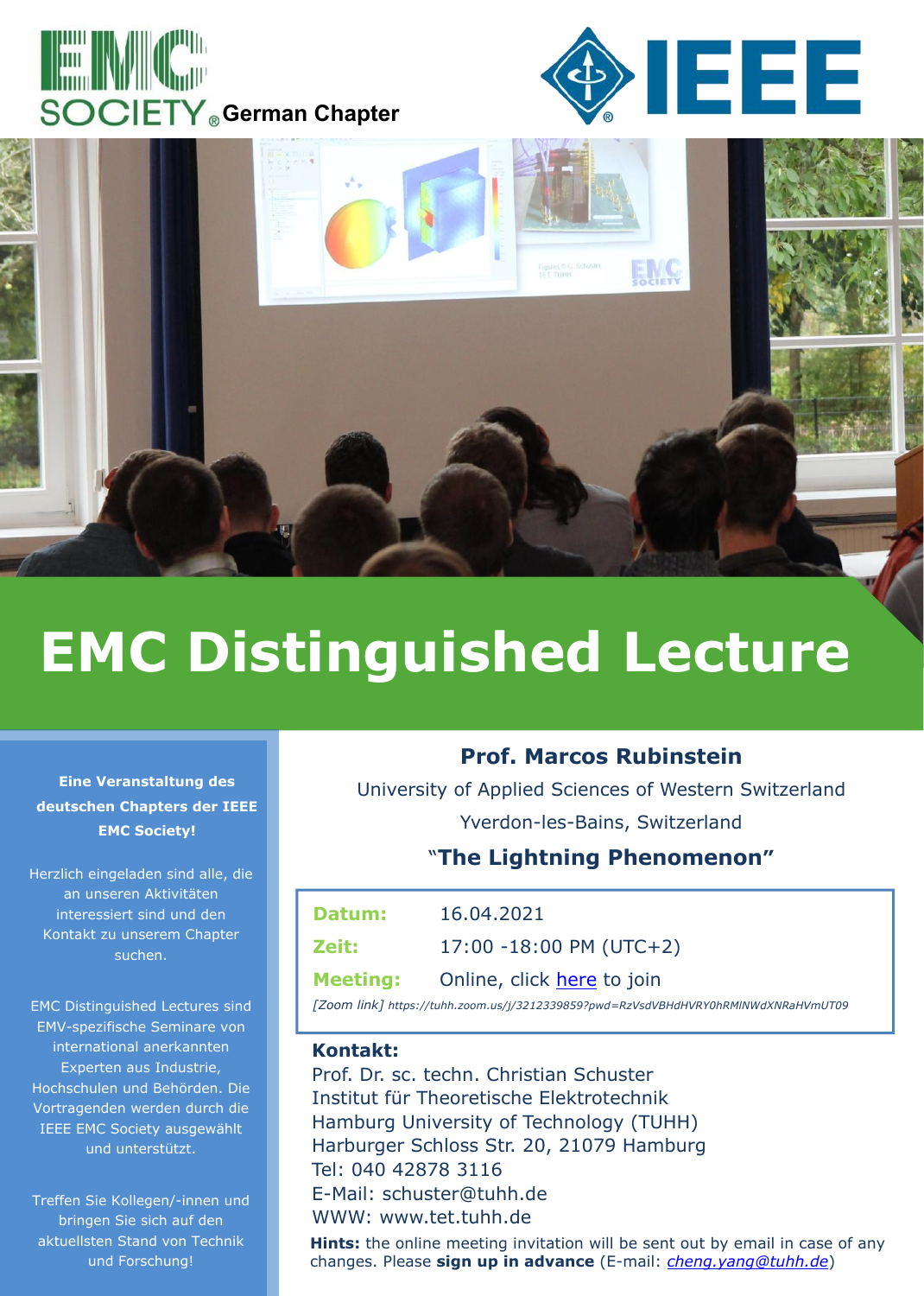





**Abstract**: Lightning is a complex phenomenon composed of numerous physical processes, of which only a few are visible to the naked eye. In this lecture, an overview of the types of lightning that exist in the terrestrial atmosphere will be presented. The main processes in a lightning discharge will be described and discussed in the lecture, pointing out those that are responsible for interference and damages to electronic equipment, for the initiation of fires, and for injury or death to livestock and human beings. Information on the techniques used for the location of cloud-to-ground lightning will also be presented.